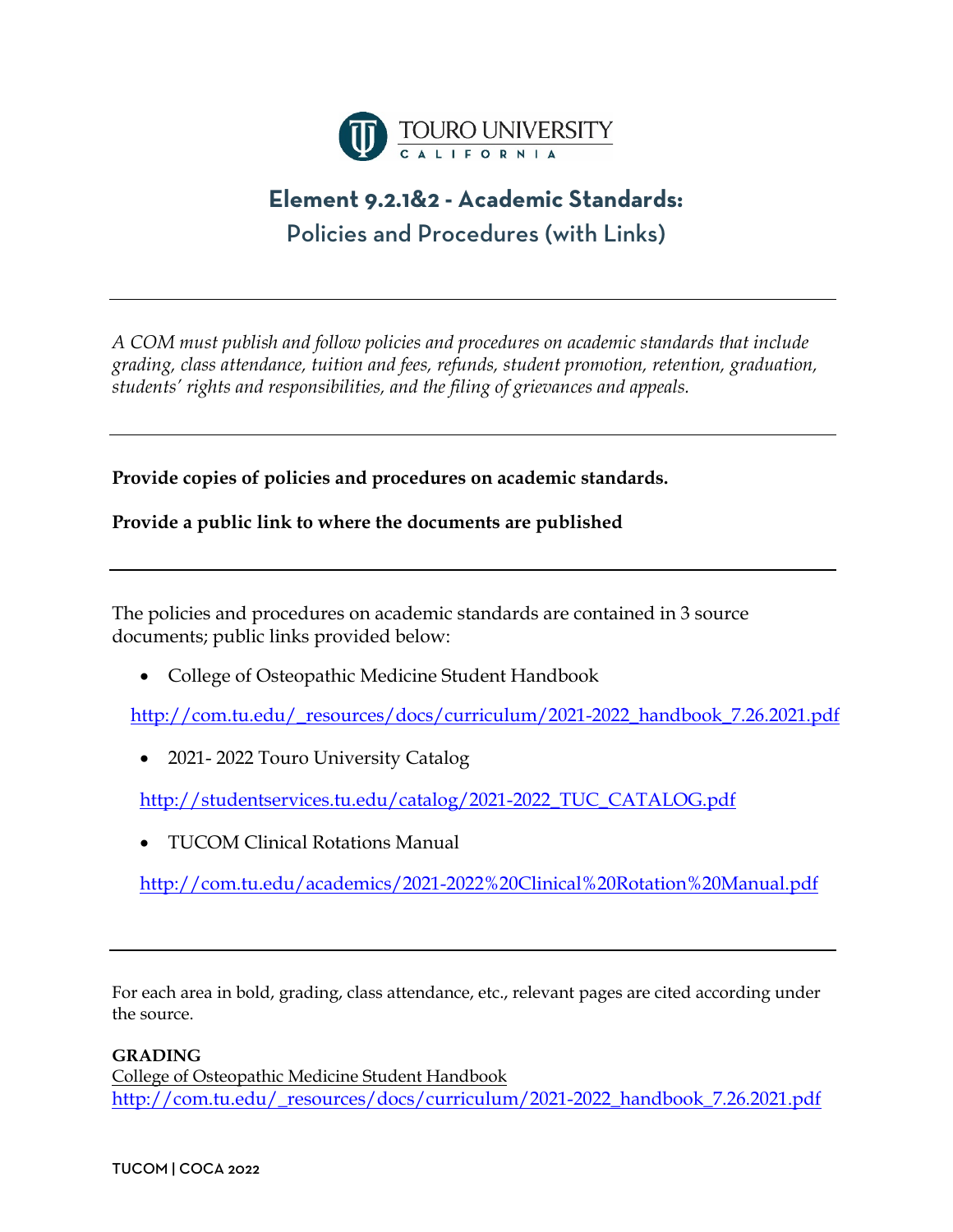- Grading Systems and Promotion
- Repeat Courses and Remediation
- Standardized Display of Grades in Online Instructional Platform
- Standardized Display of Weighting
- Grading Criteria Changes in Syllabi
- Examination Procedures
- Posting and Review of Grades for Years 1 and 2
- Objective Structured Clinical Encounter (OSCE) Examinations: Requirements, Make-Up Examinations and Remediation Examinations
- Grading and Credit Hours
- Satisfactory Progress and Promotion
- Remediation
- Reporting of Grades for Courses and Graded Items for OMS Years 1 and 2
- Course grade of unsatisfactory
- Dismissal from the College

#### University Catalog

[http://studentservices.tu.edu/catalog/2021-2022\\_TUC\\_CATALOG.pdf](http://studentservices.tu.edu/catalog/2021-2022_TUC_CATALOG.pdf)

- The Last Day to add/drop
- Repeating Classes
- Remediation
- Class Rank
- Honors
- Withdrawal Procedures
- Credit Hours
- Grades
- Grade System
- Changing of Grades
- Grade Appeal Process

#### Clinical Rotations Manual

<http://com.tu.edu/academics/2021-2022%20Clinical%20Rotation%20Manual.pdf>

| 104 | Grades                                                               |
|-----|----------------------------------------------------------------------|
| 94  | Communication with the CED Regarding Course Work                     |
| 96  | Activities and Assessments for Core Courses and Clinical Distinction |
| 110 | Documentation of Assessments                                         |
| 107 | A note about the grade recording process                             |
| 100 | Third Year Curriculum: Features and Components                       |
| 104 | Third Year Curriculum: Core Course Grades                            |
| 110 | <b>Grading of Selectives</b>                                         |
|     |                                                                      |

## **CLASS ATTENDANCE**

College of Osteopathic Medicine Student Handbook

[http://com.tu.edu/\\_resources/docs/curriculum/2021-2022\\_handbook\\_7.26.2021.pdf](http://com.tu.edu/_resources/docs/curriculum/2021-2022_handbook_7.26.2021.pdf)

Examination Procedures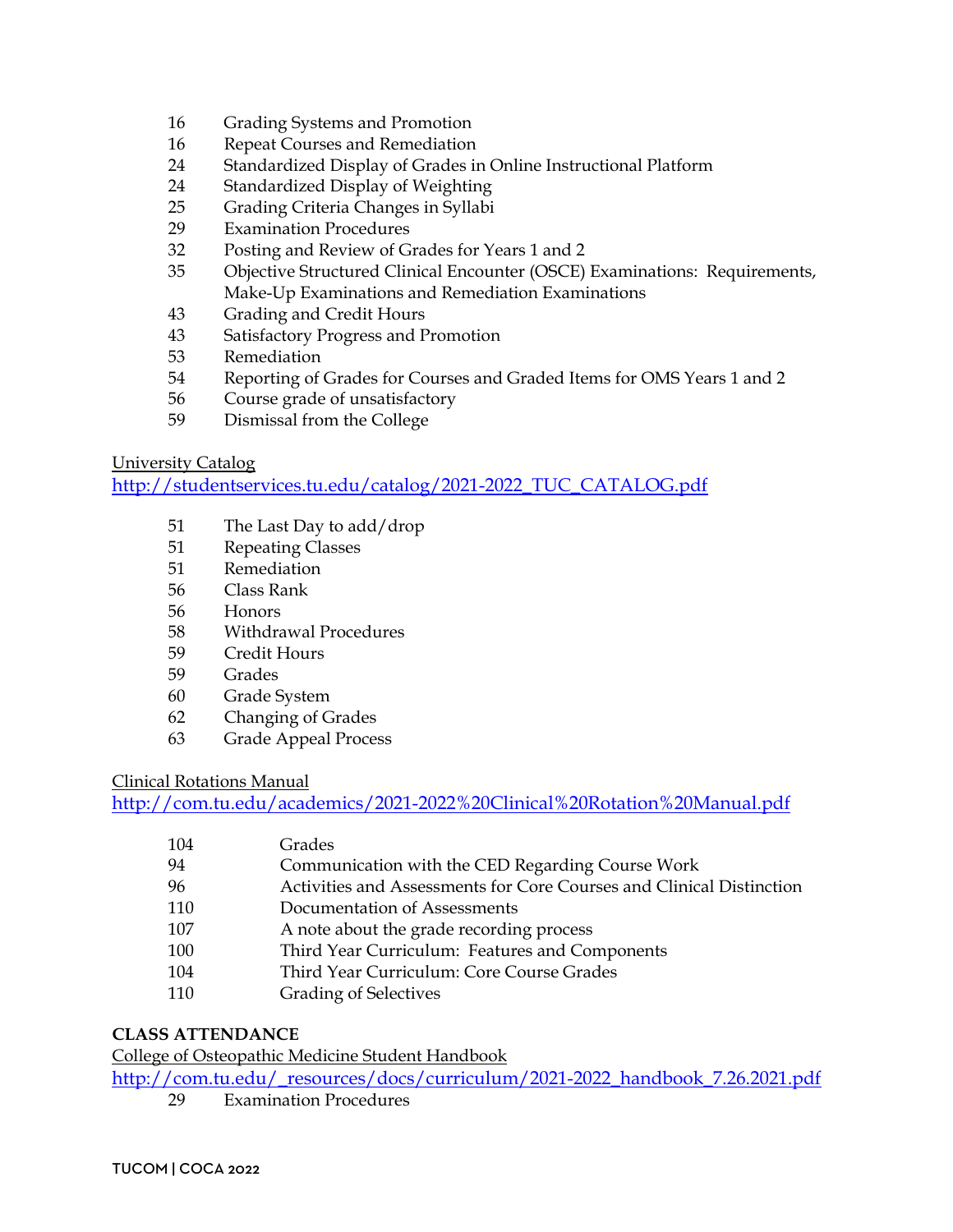- 33 Attendance Policies and Excused Absences
- 34 Student Absences to Attend Off-Campus Conference and Events
- 35 Objective Structured Clinical Encounter (OSCE) Examinations: Requirements, Make-Up Examinations and Remediation Examinations
- 37 Leave of Absence

#### University Catalog

[http://studentservices.tu.edu/catalog/2021-2022\\_TUC\\_CATALOG.pdf](http://studentservices.tu.edu/catalog/2021-2022_TUC_CATALOG.pdf)

52 Class Attendance Requirements

## Clinical Rotations Manual

<http://com.tu.edu/academics/2021-2022%20Clinical%20Rotation%20Manual.pdf>

- 64 Orientation to Clinical Clerkship
- 63 Leave of Absence
- 74 Reporting for Service
- 74 Be Professional
- 76 Rotation Duration
- 76 Duty Hours Definition and Guidelines
- 76 Attendance and Absences
- 94 Year Three: Courses Rotations and CLIN Numbers

## **TUITION AND FEES**

University Catalog

[http://studentservices.tu.edu/catalog/2021-2022\\_TUC\\_CATALOG.pdf](http://studentservices.tu.edu/catalog/2021-2022_TUC_CATALOG.pdf)

- 69 Tuition and Financial Assistance
- 88 Student Health Fee

## **REFUNDS**

University Catalog [http://studentservices.tu.edu/catalog/2021-2022\\_TUC\\_CATALOG.pdf](http://studentservices.tu.edu/catalog/2021-2022_TUC_CATALOG.pdf)

69 Refunds

## **PROMOTION/RETENTION**

College of Osteopathic Medicine Student Handbook

[http://com.tu.edu/\\_resources/docs/curriculum/2021-2022\\_handbook\\_7.26.2021.pdf](http://com.tu.edu/_resources/docs/curriculum/2021-2022_handbook_7.26.2021.pdf)

- 16 Completion Rate
- 43 Satisfactory Progress and Promotion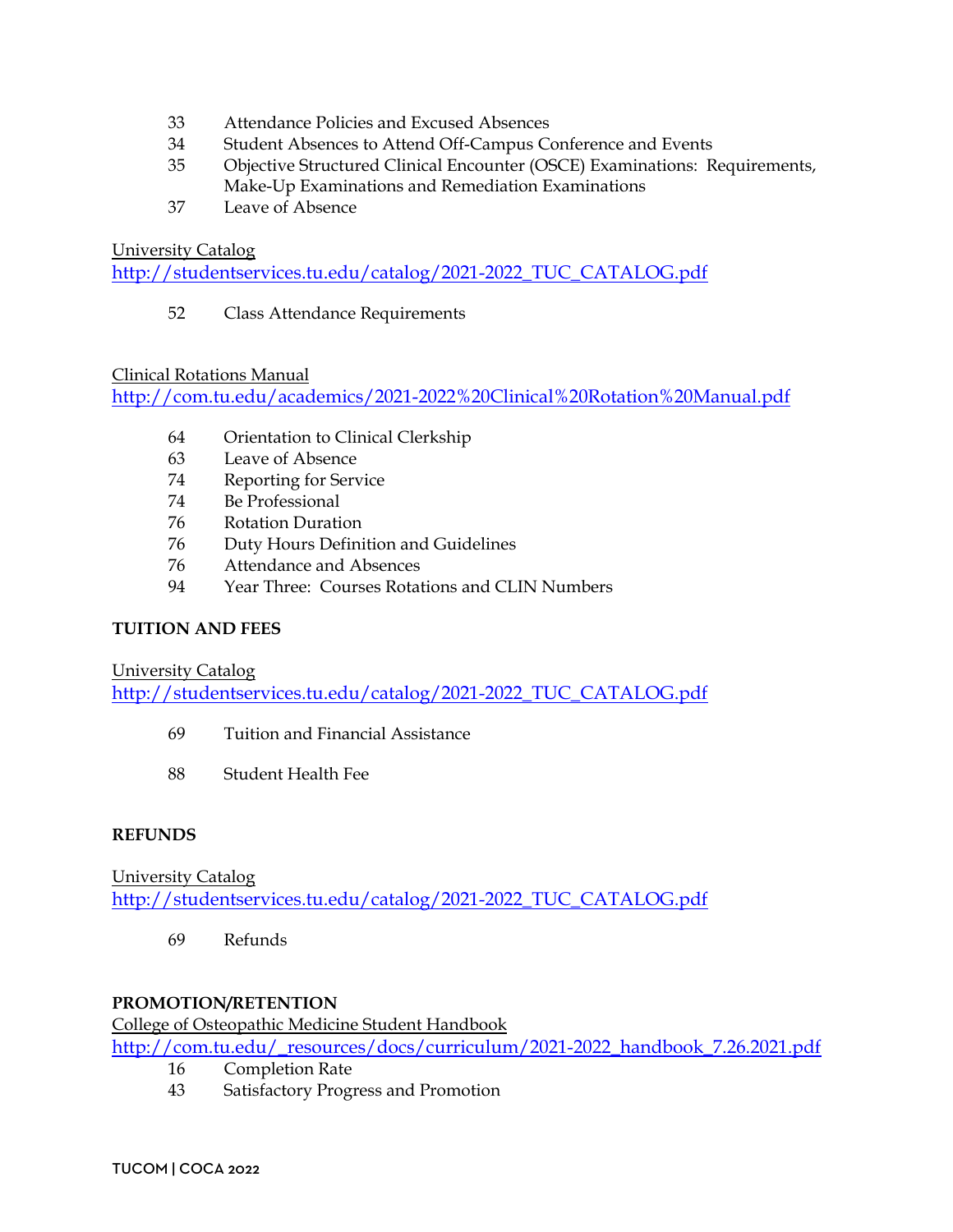- Eligibility to Sit for COMLEX Level I Examination
- Passage of COMLEX Examinations
- Academic Standards for Dual Degree Students
- Student Promotions Committee
- Academic Probation
- Terms of Probation
- Modified Curriculum
- Remediation
- Course grade of unsatisfactory
- Dismissal from the College

## University Catalog

[http://studentservices.tu.edu/catalog/2021-2022\\_TUC\\_CATALOG.pdf](http://studentservices.tu.edu/catalog/2021-2022_TUC_CATALOG.pdf)

- Suspension
- Expulsion
- Academic Progress and Disciplinary Actions
- Academic Suspension
- Academic Standing
- What is Academic Progress?
- What is Unsatisfactory Academic Progress?
- Student Promotion/Academic Standards Committees (SPC)S
- Satisfactory Academic Progress
- Academic Probation

Clinical Rotations Manual

<http://com.tu.edu/academics/2021-2022%20Clinical%20Rotation%20Manual.pdf>

COMLEX Level 1 Requirement for entering Year 3

## **GRADUATION**

College of Osteopathic Medicine Student Handbook [http://com.tu.edu/\\_resources/docs/curriculum/2021-2022\\_handbook\\_7.26.2021.pdf](http://com.tu.edu/_resources/docs/curriculum/2021-2022_handbook_7.26.2021.pdf)

- Passage of COMLEX Examinations
- Graduation Requirements TUCOM
- Participation in Graduation Ceremonies

## University Catalog

[http://studentservices.tu.edu/catalog/2021-2022\\_TUC\\_CATALOG.pdf](http://studentservices.tu.edu/catalog/2021-2022_TUC_CATALOG.pdf)

- Graduation
- Graduation Requirements

## Clinical Rotations Manual

<http://com.tu.edu/academics/2021-2022%20Clinical%20Rotation%20Manual.pdf>

Graduation Requirements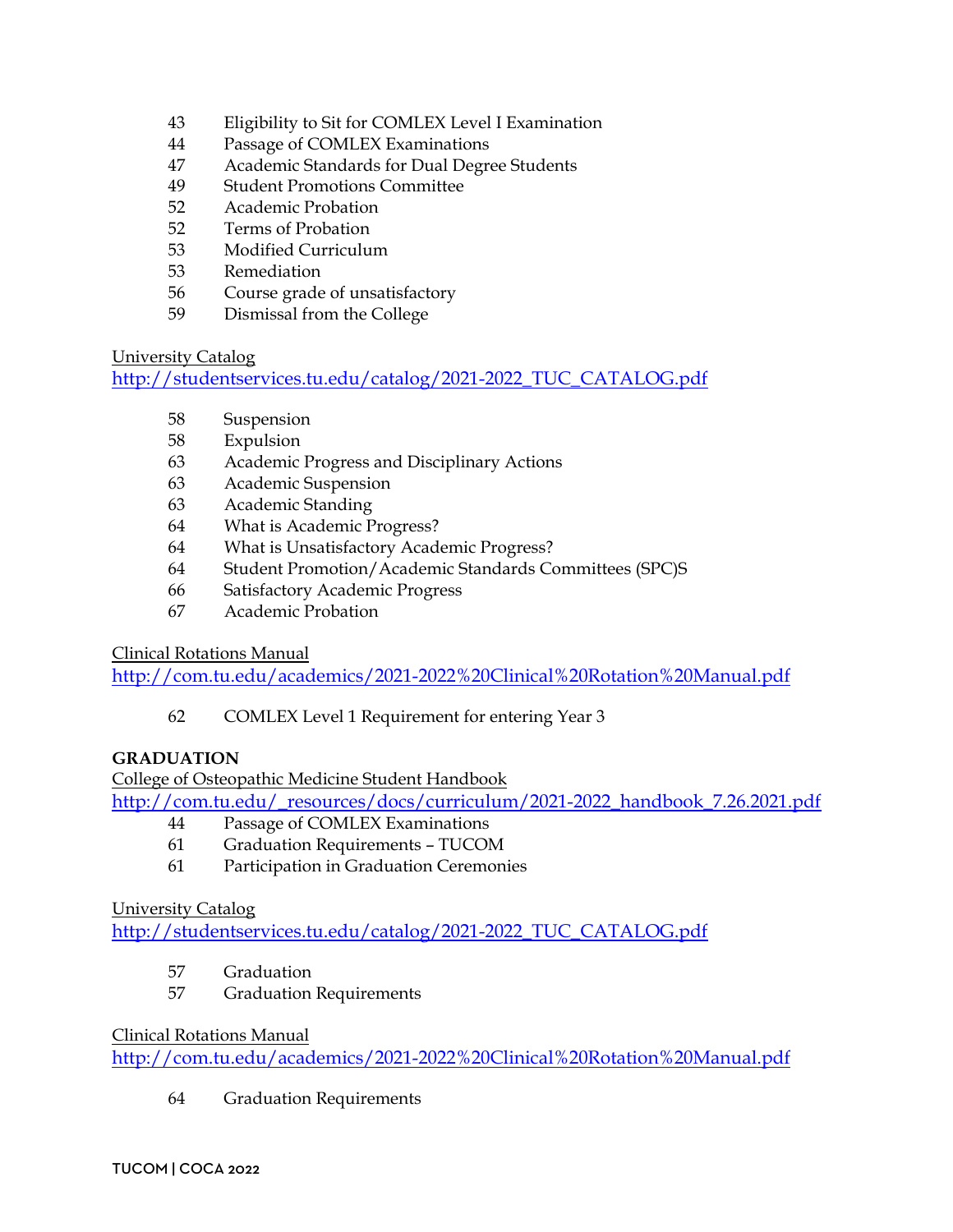## **STUDENTS' RIGHTS & RESPONSIBILITIES & FILING OF GRIEVANCES AND APPEALS** College of Osteopathic Medicine Student Handbook

[http://com.tu.edu/\\_resources/docs/curriculum/2021-2022\\_handbook\\_7.26.2021.pdf8](http://com.tu.edu/_resources/docs/curriculum/2021-2022_handbook_7.26.2021.pdf8) Policy on Student Complaints Regarding Institutional Compliance with Accreditation **Standards** 

- Student Rights and Responsibilities in Reviewing Standards and Policies of Accreditation
- Student Academic Grievance Policy
- Coverage of Preclinical Students for Medical Liability
- Equipment Policies
- Academic Standards for Dual Degree Students
- Academic Probation
- Terms of Probation
- Modified Curriculum
- Professionalism
- Dismissal from the College
- Academic Appeal Process
- Student Academic Integrity and Ethics
- Student Grievance

University Catalog

[http://studentservices.tu.edu/catalog/2021-2022\\_TUC\\_CATALOG.pdf](http://studentservices.tu.edu/catalog/2021-2022_TUC_CATALOG.pdf)

- Academic Record Privacy/FERPA
- Matriculation and Registration Process
- Late Registration
- Continuous Enrollment
- Academic Appeal Process
- Student Records
- Terms of Probation
- Appendix C: Student Conduct Code
- 248 Appendix D: Policy and Procedures for Accommodating Students with Disabilities
- Appendix E: Student Code of Responsibilities and Rights
- Appendix F: Resolution Process for Disputes and Grievances and Misconduct
- 266 Appendix H: TUC Sexual Misconduct Policy
- Appendix I: Title IX Grievance Policy
- Appendix K: Touro College and University System Academic Integrity Policy
- 346 Appendix M: Policies and Procedures Concerning Request to Accommodate Disabilities and Complaints Regarding Allegations of Failure to Accommodate and Disability-Based Discrimination

# Clinical Rotations Manual

<http://com.tu.edu/academics/2021-2022%20Clinical%20Rotation%20Manual.pdf>

Accommodated Student